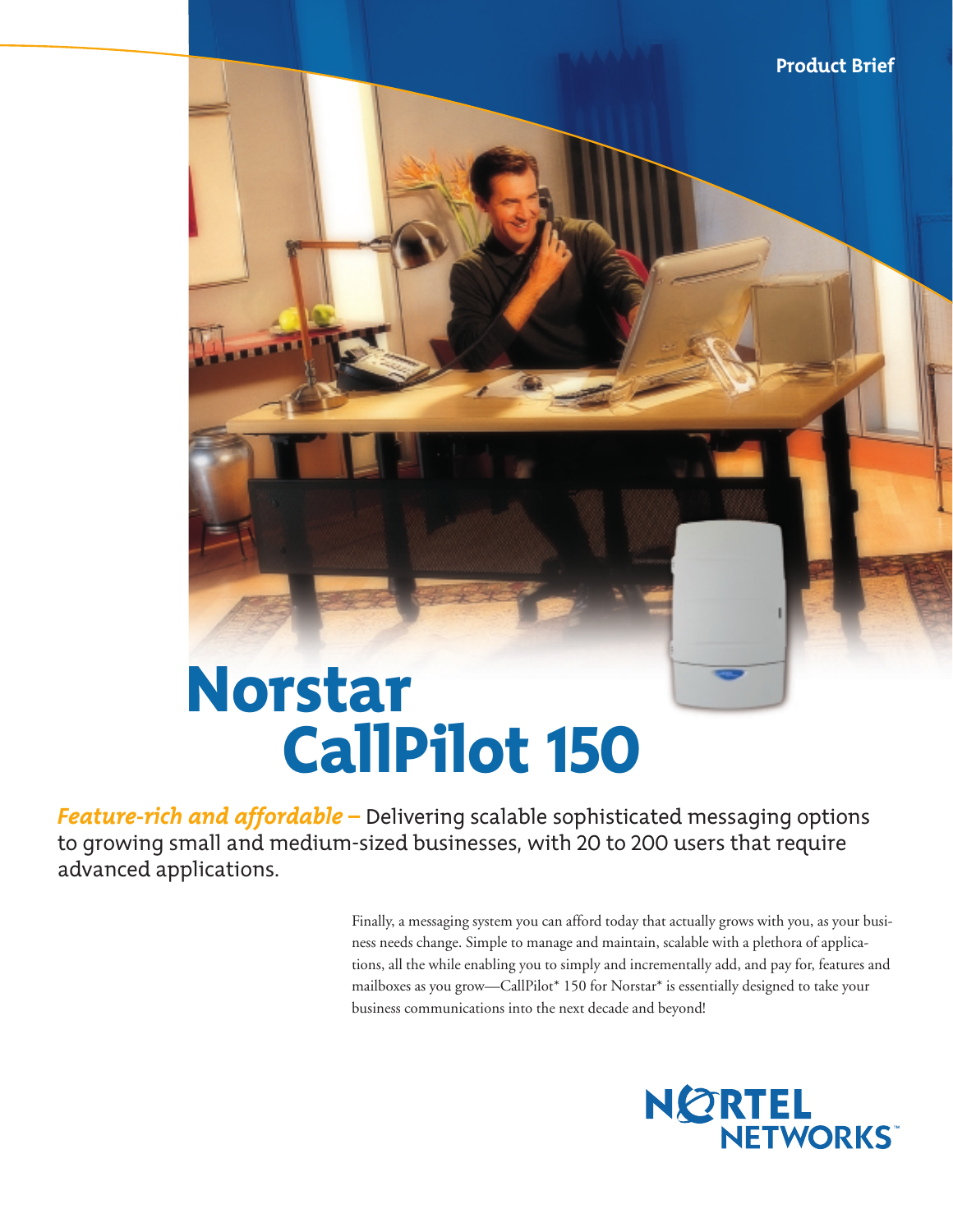*Risk-free applications trials* allow you to try and buy only the applications you've tested and approved.

*Web-based management* interface makes system administration easier than ever before. Plus, all of the messaging options are already embedded in your CallPilot150 module and can be activated with a key-code to add mailboxes and applications as your needs expand.

**Outstanding quality** you can count on is evidenced by Norstar's position as the #1 voice solution in the world, chosen by small and medium businesses.

# CallPilot 150—Driving business profitability with easy, advanced messaging

Choosing a telephone system for your business doesn't have to be complicated. It all begins with a Norstar Integrated Communications System, the foundation of your business communications. Next come the right telephones. Then, you can enhance your communications with specialized applications like messaging, and other advanced applications.

CallPilot 150 for Norstar delivers the means to keep your business communications moving efficiently and profitably,



Figure 1: Compact and affordable, CallPilot 150 for<br>customer satisfaction. *Norstar delivers advanced messaging capabilities to small and medium-sized businesses.*

and allows you to be accessible to customers and business associates around the clock, wherever you go. You will immediately notice the benefits of enhanced messaging—with each communication, you and your employees will get more work done, helping your business do more business. And your customers will appreciate the difference, too. CallPilot 150 offers the following key features: Advanced integrated applications, including Unified Messaging, Auto Attendant, Custom Call Routing (CCR), Voice Mail, or Basic Call Center; Web-based management and IP connectivity

# The messaging platform for your future is affordable today

The ingenious design of CallPilot 150 helps you to make the right messaging decisions for today, while protecting your investment for tomorrow. Unequivocally, it is a cost-effective solution for small to medium-sized businesses that require voice messaging, increased scalability, storage capacity, plus sophisticated applications. Does your budget require you to start small today and pay as you grow? Do you need a call center and sophisticated applications to stay competitive, which are also easy to use and administer? And how do you decide whether you really want to buy that next messaging application? Are you looking for a name you can count on? CallPilot 150 just made everything easier for you. Discover the advantages of using the next generation in messaging platforms for your Norstar business communications system:

#### *Cost-effective design saves you money* today by allowing you to pay for mailboxes and applications as you grow.

*Sophisticated features* help you to be more competitive by increasing your employee productivity and improving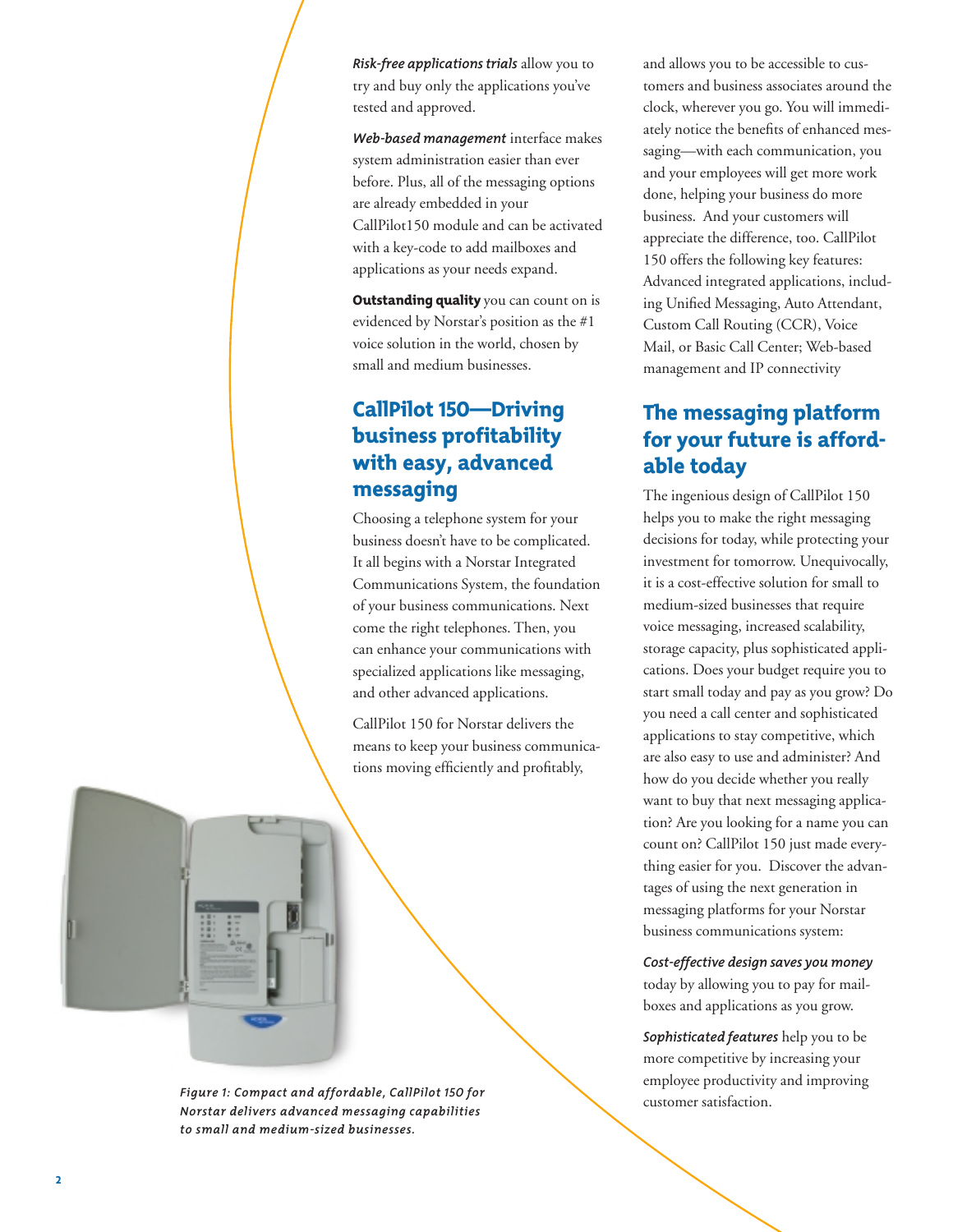- Scalable up to 200 mailboxes, with a migration path to more sophisticated features
- Embedded applications let you easily grow as your business needs change, with simple key-code activation
- IP enabled with 10/100 Ethernet ports supporting Web-based management
- Supported on Norstar Compact and Modular Integrated Communications Systems, as well as all Norstar Telephones and Business Series Terminals and for multi-site businesses, CallPilot 150 shares a common user interface with Business Communications Manager and Meridian\* CallPilot

# Advanced integrated applications

#### **Auto Attendant**

Your own personal receptionist, Auto Attendant answers your telephone and takes messages for everyone in your company—with complete accuracy—24 hours a day, 7 days a week. Custom Call Routing cuts down on "telephone tag" by giving your customers and suppliers direct access to the person they want to reach, allowing them to ask a question or leave information anytime.

Auto Attendant includes a long list of standard feature options, including:

- Call transfer
- Calling name display
- CCR levels (10)
- CCR trees (4)
- Dial extension from CCR
- External transfer on Centrex
- Flexible line rings before answer
- Multiple operators
- Remotely record greeting
- Remotely set business open/closed
- Reply based on calling line ID (CLID)
- Reports
- Transfer to CCR tree

#### **Voice Messaging**

You may choose activation of either Voice Mail or Call Center Basic—you choose the one that best suits your business needs.

*Voice Mail* activates 20 to 100 mailboxes, and is suited for small to medium-sized businesses that can benefit from advanced voice messaging features. Including a long list of standard options, some of the more popular Voice Mail features include:

- Auto answer with personal greeting
- Broadcast messages
- Delivery options (private, urgent, etc.)
- Express messaging
- Guest mailboxes
- Interrupt caller leaving a message
- Never-full mailboxes
- Outbound transfer from mailbox
- Record a call
- Recovery of deleted message
- Remote call forward to Voice Mail
- Reports

*Basic Call Center* is for businesses that require a small call center with more sophisticated applications. Basic Call Center activates 10 agents and 2 queues, and is scalable as your business grows. A compatible user interface with Meridian, Business Communications Manager, and Norstar platforms protects your training investment for future migration or multi-site companies. Additional features include:

- 20 configurable agents
- 5 agent priorities
- 10 announcements
- 15 maximum lines
- Routing steps:
	- 6-day table
	- 6-night table

#### **System Administration and Maintenance**

Complete Web-based management with a user-friendly graphical user interface simplifies system administration and maintenance—all you need is a Web browser. An IP-enabled auto-sensing 10/100 Ethernet port makes system administration and management access easier for you or your telco service provider. Plus, all embedded applications are quickly and easily activated with key-codes common to Norstar CallPilot 150, Business Communications Manager, and Meridian CallPilot, making mailbox expansions and application additions a snap.

#### **Networking**

Using Audio Messaging Interchange Specification (AMIS), and Voice Profile for Internet Mail (VPIM), CallPilot Networking links CallPilot 150s and other voice networking systems, increasing network efficiencies. You can send voice mail messages and fax messages as data over your existing data network, to all persons on the network—while saving on your long-distance charges.

#### **Unified Messaging**

CallPilot 150 Unified Messaging provides improved organizational communication and increased levels of productivity. Because users can access all of their messages in one session, either locally or remotely, and prioritize which messages they access, they will spend less time on message management and more time on the aspects of their job, which drive contributions to their organization.

#### **Availability**

CallPilot 150 for Norstar is available globally in multiple languages.